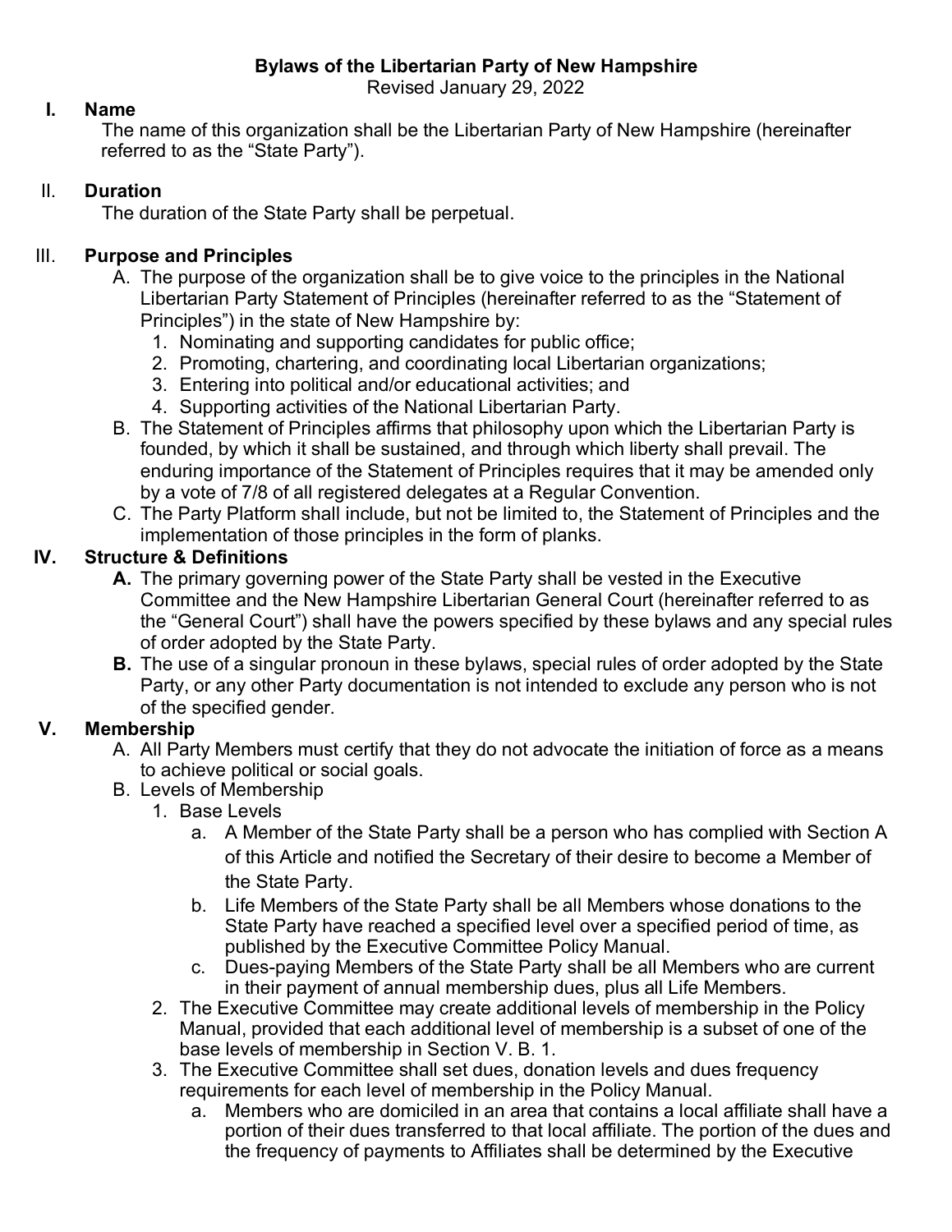Committee.

- 4. The Executive Committee shall set benefits of each membership level in the Policy Manual.
- C. Eligibility
	- 1. Delegate-Eligible Members of the State Party shall be all Dues-Paying members who have been Dues-paying Members in good standing for at least the immediately preceding 35 days and have been an inhabitant of New Hampshire for at least the preceding 35 days.
	- 2. Officer-Eligible Members of the State Party shall be all Delegate-Eligible members who have continually been a Dues-paying Member in good standing for at least the immediately preceding 182 days, and:
		- a. If registered to vote, and the Libertarian Party is a recognized option for affiliation, the member shall be registered as a Libertarian.
		- b. If registered to vote, and the Libertarian Party is not a recognized option for affiliation, the member shall not be registered as affiliated with any other political party. This provision shall not apply during the brief period in which an undeclared voter may temporarily change their party affiliation to vote in a partisan primary election on election day, provided they immediately switch their party affiliation back to undeclared.
		- c. If the individual has been a dues-paying member for more than one year, a lapse of less than 30 days of dues-paying membership status during the prior 365 days shall not disqualify officer-eligible membership status unless such a lapse occurred within the prior 90 days.

# VI. **Officers**

- A. The Officers of the State Party shall be a Chair, a Vice Chair, a Secretary, a Treasurer, and an Officer at-Large. All officers shall be voting members of Executive Committee.
- B. Officers must meet the criteria for Officer-Eligible Member at the time of election or appointment and during their entire time in office.
- C. Officers shall be elected at the annual convention and shall take office at the adjournment of that convention. The term of office for all officers shall be from the adjournment of the annual convention at which officers are elected until the adjournment of the following annual convention or until their successors are selected and qualified. Elections for officers shall follow the procedure for single winner elections as specified in the Convention Rules.
- D. Any officer who has been elected or appointed to fill a vacancy for the remainder of a term shall take office immediately and shall hold that position until the adjournment of the following annual convention or until the officer's successor is selected and qualified.
- E. No offices shall be combined or held by the same individual.
- F. Chair
	- 1. The Chair shall be the chief executive officer of the State Party, holding the powers of administration pertaining to the ordinary business affairs of the State Party and such other powers as may be delegated by the General Court. The Chair shall serve as presiding officer for meetings of the Executive Committee and the General Court.
	- 2. The Chair shall have the power to appoint persons to leadership roles within the State Party, subject to the confirmation of the Executive Committee, and may make immediate temporary appointments without confirmation if required to carry out tasks that require urgency.
	- 3. The Chair shall be responsible for ensuring the completion of any tasks assigned to the Executive Committee by the General Court or the Libertarian National Committee.
- G. Vice Chair
	- 1. The Vice Chair shall assist the Chair in the performance of executive duties, hold such executive powers as the Chair may delegate, and shall perform the duties of the Chair as the Executive Committee may direct should the Chair be unable, for any reason, to perform those duties.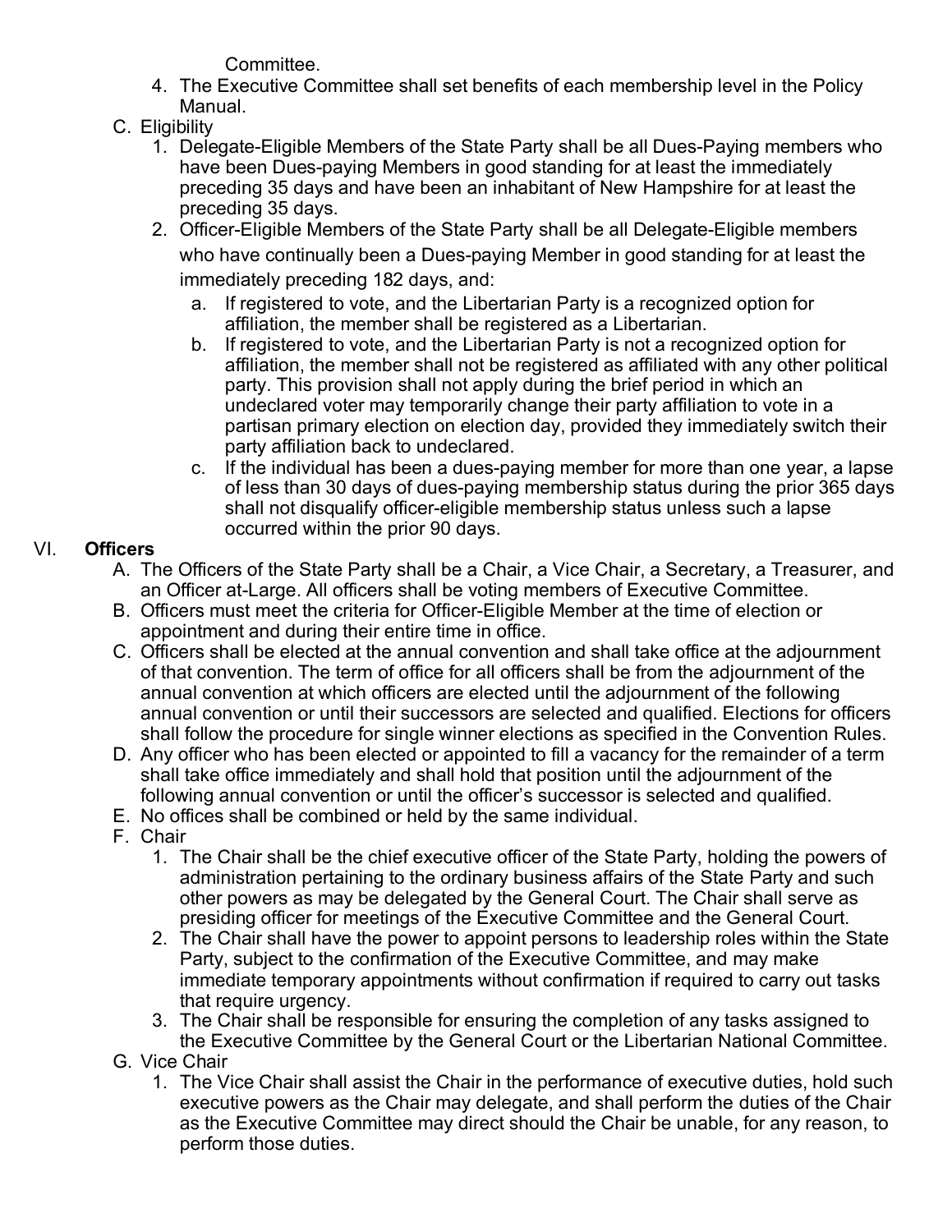2. The Vice Chair shall be responsible for establishing and maintaining regular communication with representatives of affiliates of the State Party and facilitate resource sharing and cooperation among the affiliates.

#### H. Secretary

- 1. The Secretary shall be the recording officer of the State Party. The Secretary shall maintain all official records of the State Party and shall disseminate records and notices as may be required by these bylaws or the rules of the State Party.
- 2. The Secretary shall provide, or make provisions for, legal services to the State Party, and shall ensure that the State Party maintains compliance with any legal mandates regarding official records and communications.

#### I. Treasurer

- 1. The Treasurer shall be responsible for maintaining accurate records of all income and expenses associated with the operation of the State Party and shall present a summary of all income and expenses incurred at the regular meetings of the Executive Committee and the General Court. The income and expense summary may be limited to activity since the last regular meeting of the body for which the report is being presented.
- 2. The Treasurer shall, if necessary, provide assistance to officers of affiliate organizations regarding budgeting and financial matters.
- J. Officer-at-Large
	- 1. All Officers-at-Large shall assume a major volunteer role for the party for which that member's skills, experience, and other qualities may best be utilized. The Executive Committee shall confirm the roles of the Officers-at-Large within the State Party.
	- 2. An Officer-at-Large shall additionally, if required, assist the Chair and Vice Chair with duties as they may assign with the consent of the Executive Committee.
	- 3. There shall be two Officers-at-Large that shall be elected in accordance with the rules of multi winner elections.
- K.
- 1. All officers of the party shall have any additional duties and powers specified by the General Court, these bylaws, and the rules of the State Party.
- 2. No Officer shall receive compensation for services as an Officer but may be reimbursed for any reasonable expenses.
- 3. Whenever an Officer has a personal or financial interest in any matter coming before the Executive Committee, the affected person shall
	- a. fully disclose the nature of the interest and
	- b. withdraw from voting on the matter. The minutes of meetings at which such votes are taken shall record such disclosure, abstention, and rationale for approval.
- L. The Executive Committee may, for cause, suspend any officer by a vote of 2⁄3 of the entire Executive Committee. The suspended officer may challenge the suspension by an appeal in writing to the Judicial Committee within seven days of receipt of notice of suspension. Failure to appeal within seven days shall confirm the suspension and bar any later challenge or appeal. The Judicial Committee shall set a date for hearing the appeal between 21 and 42 days of receipt of the appeal and shall notify all interested persons, which persons shall have the right to appear and present evidence and argument. At the hearing the burden of persuasion shall rest upon the appellant. The Judicial Committee shall either affirm the Executive Committee's suspension of the officer or order the officer's reinstatement within 28 days of the hearing. Failure of the Judicial Committee to rule within 28 days shall constitute affirmation of the Executive Committee's suspension of the officer. At such time as the suspension is final, the office in question shall be deemed vacant.
- M. Vacancies
	- 1. If there is a vacancy in the position of Chair, the Vice Chair will become the interim Chair of the State Party. The Executive Committee may appoint someone to temporarily carry out the duties of the Vice Chair but is not required to do so. A person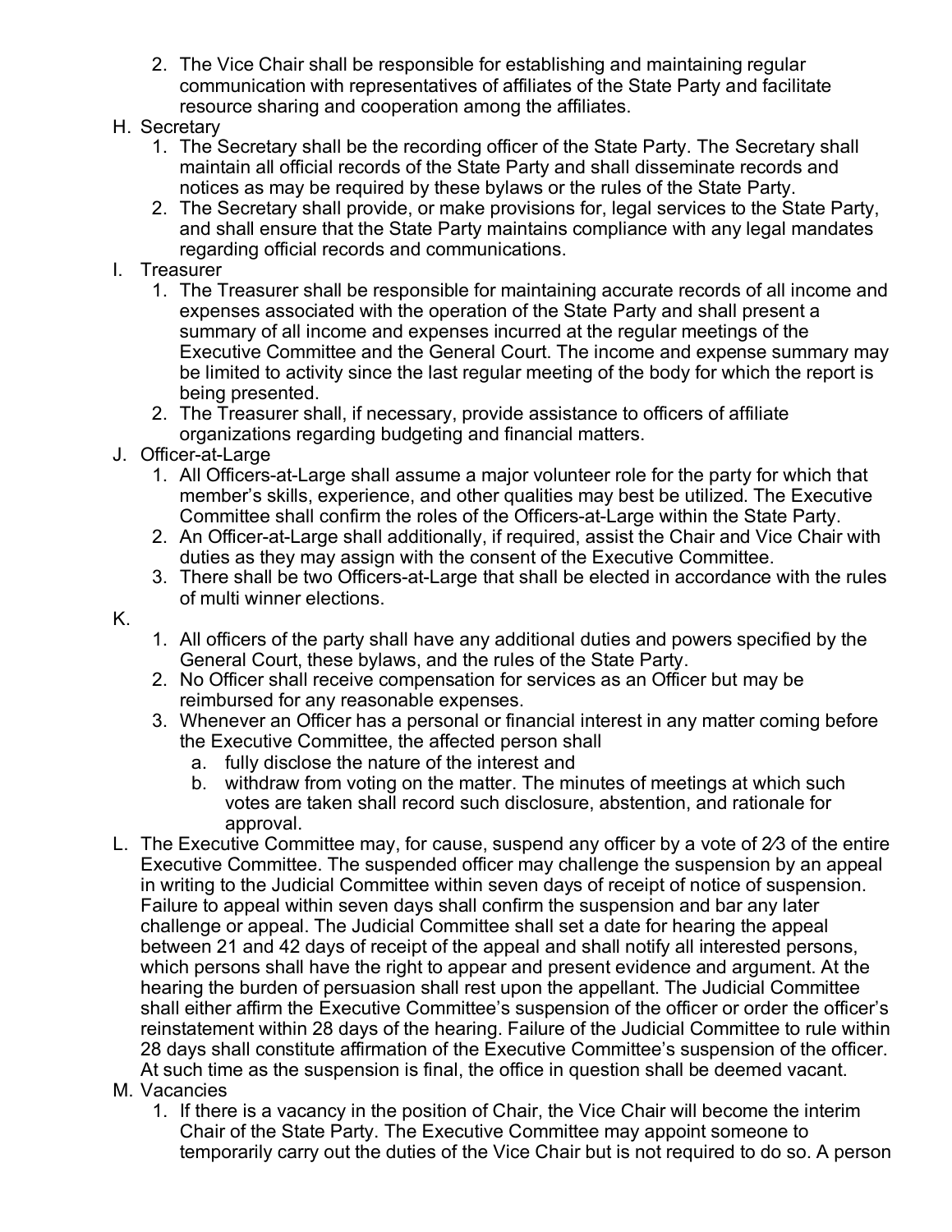appointed to temporarily fill the Vice Chair position shall be considered an interim member of the Executive Committee.

- 2. If there is a vacancy in any other officer position, the Executive Committee may appoint someone to temporarily carry out the duties of that position. Any person appointed in this manner shall be considered an interim member of the Executive Committee.
- 3. Interim members of the Executive Committee shall carry out the duties of their position, but they shall not have a vote on the Executive Committee. A Vice Chair who becomes interim Chair is not considered an interim member of the Executive **Committee**
- N. Officer Recall
	- 1. A petition to remove a member of the Executive Committee may be submitted to the Executive Committee and the Judicial Committee, provided that the petition:
		- a. Contains a statement providing specific reasons why the Executive Committee member should be removed;
		- b. Contains the signatures of at least 25% of the delegates who attended the most recent convention who certify that they agree with the statement;
		- c. Specifies at least one representative from the signatories who may be contacted by the Judicial Committee for additional information regarding the petition.
	- 2. If a recall petition is submitted, the Judicial Committee shall verify its authenticity, investigate the matter, and render a decision no later than 30 days after the verification of the petition. A 2/3 vote of all Judicial Committee members is required to remove an Executive Committee member.
- O. Officers shall have all powers delegated to them by these bylaws and any special rules of order adopted by the State Party. Officers shall have whatever additional duties are specified by these bylaws, any special rules of order adopted by the State Party, and at the direction of the General Court.

## VII. **Executive Committee**

- A. Executive Committee
	- 1. The purpose of the Executive Committee (referred to as "committee" in this Section of this Article) shall be to oversee and act in respect to all matters pertaining to the organization, maintenance, conduct, affairs, and interests of the State Party consistent with law, these bylaws, and any rules of the State Party. The Executive Committee shall act as directed by these bylaws, the rules of the State Party and the General Court. The ongoing business of the State Party between conventions shall be administered by the Executive Committee.
	- 2. Membership
		- a. The committee shall consist of:
			- i. The Officers of the State Party; and
			- ii. The most recent previous Chair of the State Party that is not an officer of the State Party and is an officer-eligible member shall be a non-voting member of the committee and shall not be considered in determining a quorum.
		- b. The term of the members of the Executive Committee shall be from the time they assume office until the adjournment of the next annual convention, or until their successors are selected and qualified, unless specified differently elsewhere in this article.
	- 3. The committee shall manage the day-to-day operations of the State Party and shall have the control and management of all the affairs, properties, and funds of the State Party consistent with these bylaws and the rules the State Party. The committee shall carry out any duties as specified by these bylaws, the rules of the State Party and the General Court.
	- 4. Meetings
		- a. The committee shall meet at least twelve times per year, and at least once every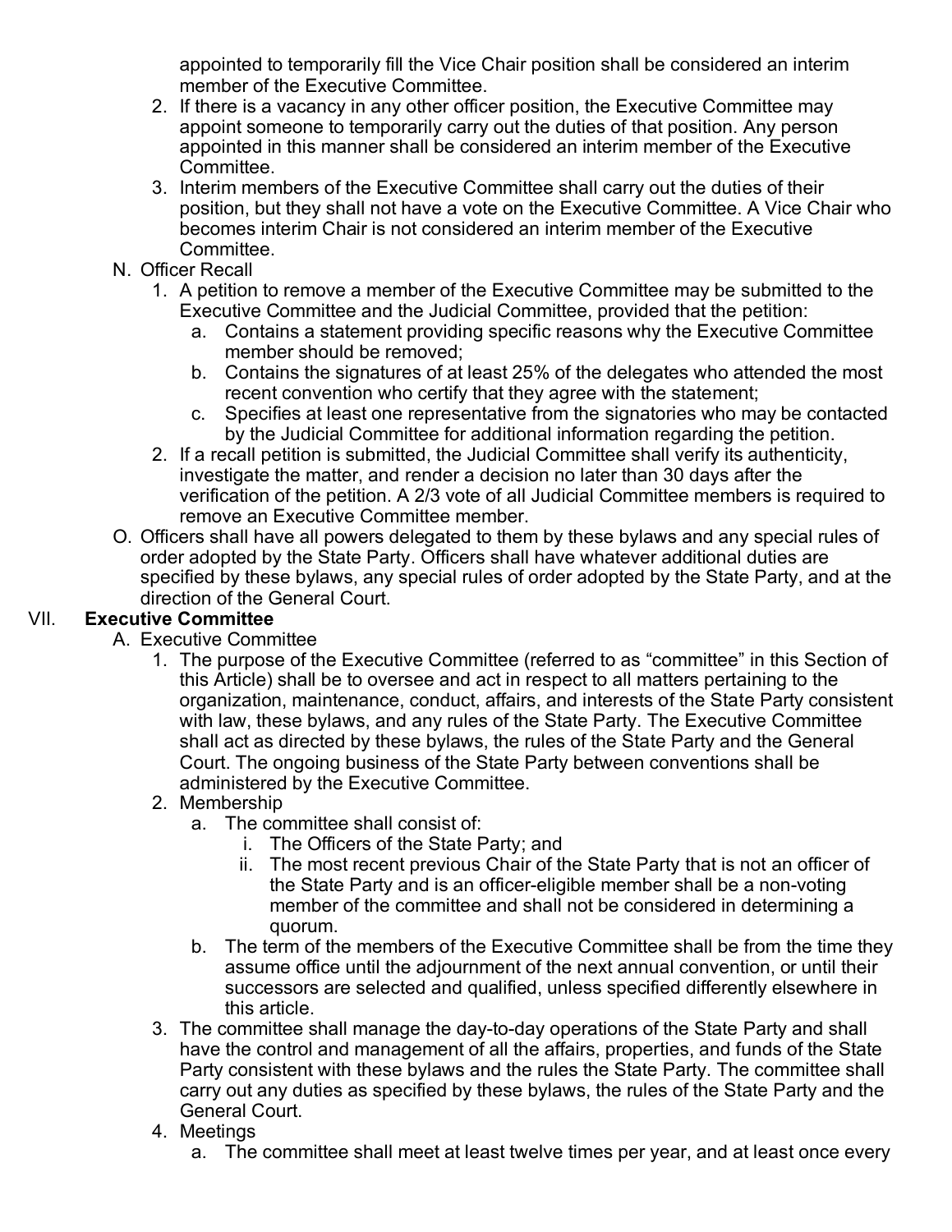month. Unless otherwise already scheduled, meetings shall be at the call of the chair or at the call of any two other members of the committee.

- b. The committee may conduct meetings with some or all of the members of the meeting participating via electronic methods of communication. If electronic methods of communication are used, a method that allows video interaction and the sharing of documents is strongly encouraged.
- c. The committee shall, as part of the agenda of every meeting, set a date, time, and place for the next meeting. A notice reminding the members of the meeting schedule shall be provided to all Executive Committee members via electronic methods of communication by the Secretary at least seven days prior to the start of the meeting.
- d. The Chair may call for an emergency meeting if circumstances require it. The Secretary shall provide a notice of at least 72 hours prior to an emergency meeting to all members via electronic methods of communication and a phone call.
- e. A majority of the Officers of the State Party shall constitute a quorum.
- 5. Vacancies of Officers of the State Party shall be filled as specified in Article VI.
- 6. The Executive Committee shall maintain a Policy Manual. The manual shall include all rules that govern the Executive Committee not specified within the Bylaws or Rules of Order; The Party's standard operating Procedures; and any other information deemed necessary by the Executive Committee.
- B. General Provisions
	- 1. Members of the Executive Committee and Affiliate Chairs shall have access to the current and past records of the State Party.
	- 2. The Executive Committee shall have the power to go into executive session for any matters for which they determine it is necessary. Any discussion related to discipline regarding any member shall automatically be considered to be in executive session.
	- 3. The Executive Committee shall have all the powers granted to them throughout these bylaws, any special rules of order adopted by the State Party, and any additional powers conferred upon them by law, and shall carry out any additional duties assigned to them by these bylaws, the rules of the State Party, and the General Court.

#### VIII. **New Hampshire Libertarian General Court**

- A. The name of the body of delegates in convention shall be the "New Hampshire Libertarian General Court" (hereinafter referred to as the "General Court").
- B. The General Court shall have the powers conferred upon it by law, these bylaws, and any rules adopted by the State Party.
- C. A Delegate-Eligible Member shall become an official delegate for a convention if the member meets the criteria specified in the previous section of this Article and registers for the convention no later than seven days prior to the first day of the convention.
- D. Delegate-Eligible Members who wish to become an official delegate for the convention who do not register at least seven days prior to the first day of the convention are considered Prospective Delegates and shall become official delegates if, by a majority vote, the General Court approves. When there are Prospective Delegates during the convention, the Credentials Committee shall have priority to the floor over all others in order to make a motion to approve the Prospective Delegates for inclusion as official delegates of the convention. No such motion for delegate approval may be made until at least 15 minutes have elapsed since the last motion for delegate approval has been disposed of. If a meeting is called to order at or after the scheduled time, and the General Court does not yet have a quorum but accepting the Prospective Delegates as official delegates would create a quorum, then all Prospective Delegates shall immediately become official delegates.
- E. Conventions
	- 1. The Party shall meet in convention at least once per year. In the event the convention cannot physically be held with delegates gathering in one place, the Executive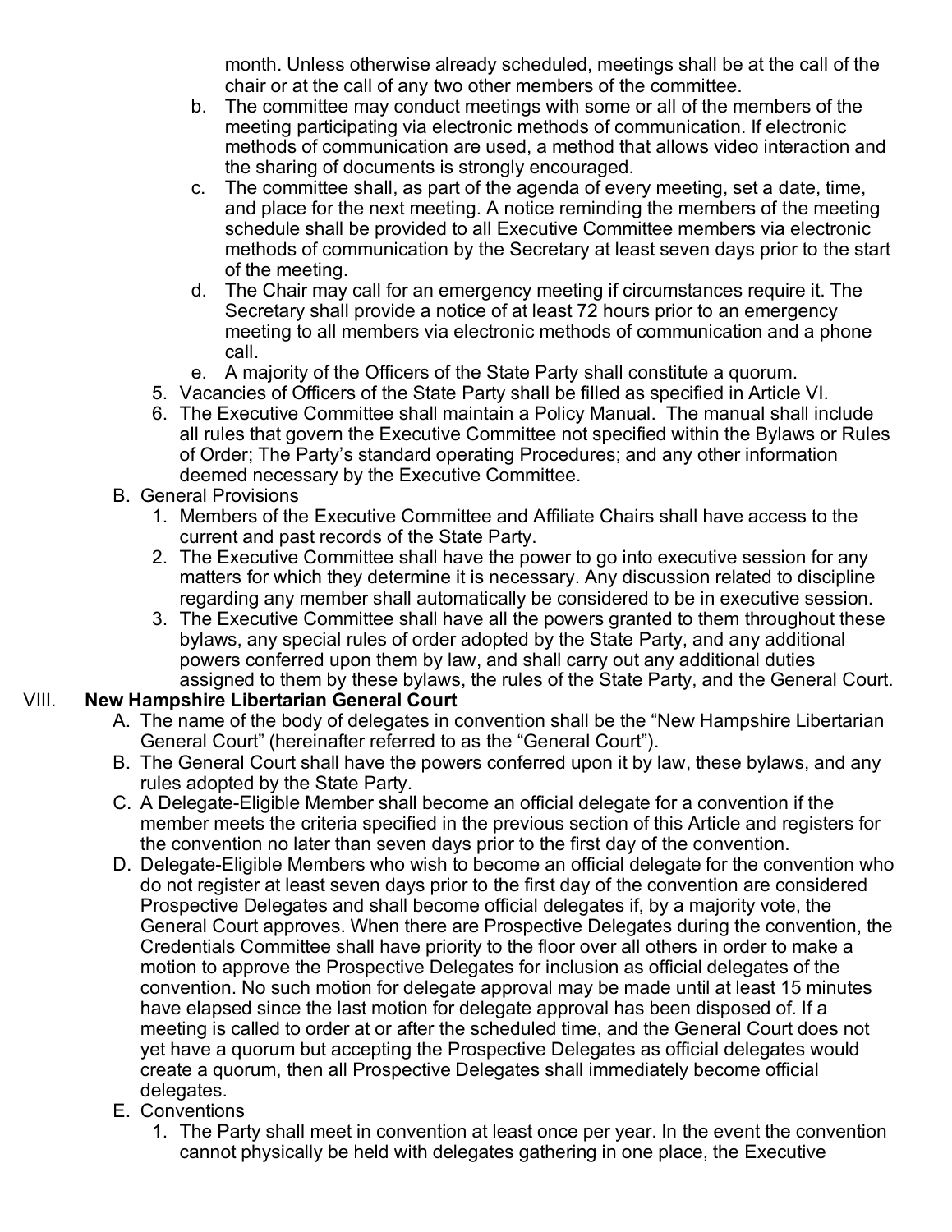Committee may call for the convention to be held using an electronic method of communication

- 2. The Annual Convention shall begin no earlier than the first Friday of January and shall end no later than the last day of April.
- 3. Notification of the date or dates of the annual convention must be delivered by electronic methods of communication to State Party members no later than 91 days prior to the first day of the convention. A detailed notice of the annual convention must be sent to dues-paying members no later than 35 days prior to the first day of the convention that shall include (but not be limited to) access to the reports from the Bylaws & Rules Committee and the Platform Committee.
- 4. The Executive Committee shall have the power to change the date of the annual convention to a date outside of the date range specified in this section if it becomes necessary due to unforeseen circumstances. If the calling of a Business Convention will resolve the problem, then the Executive Committee shall not change the dates of the convention in question and shall instead schedule a Business Convention.
- 5. The Annual Convention shall include (but not be limited to) the following items on the agenda:
	- a. Reports from all standing committees;
	- b. Consideration of proposals for changes to the bylaws, special rules of order, and the party platform;
	- c. Officer elections;
	- d. Elections for the members of committees that are selected by the General Court;
	- e. Nominations for candidates for public office, if authorized by law;
		- i. All persons nominated must meet the requirements of a delegate-eligible member before the beginning of the candidate filing period for that election or times of nomination, whichever is earlier.
	- f. Elections for delegates to the Libertarian National Convention, in years in which a Libertarian National Convention is held.
- 6. The sub-items listed in Item 5 may also be held at conventions other than the annual convention, if necessary. The annual convention and other conventions may also include (but not be limited to) the following items on the agenda:
	- a. A report from the regional representative to the Libertarian National Committee;
	- b. Elections to fill vacancies, as authorized by these bylaws and the rules of the State Party.
- 7. Bylaws, Rules, and Platform Changes
	- a. The Report of the Convention Rules by the Bylaws & Rules Committee shall be included as soon as practicable in the agenda of any convention.
	- b. Proposals for amendments to the bylaws, new or amended special rules of order, and changes to the State Party Platform may be submitted to the proper committee as specified in the bylaws. No proposal for an amendment to the bylaws or for a new or amended special rule of order shall be considered by the General Court if it has not been evaluated by the Bylaws & Rules Committee, except as allowed in Article VIII, E, 7, c. No proposal for a change to the State Party Platform shall be considered by the General Court if it has not been evaluated by the Platform Committee, except as allowed in Article VIII, E, 7, c.
	- c. A proposed amendment to the bylaws, special rules of order, or the State Party Platform may be heard upon the floor during New Business upon the written request of at least five delegates or 10% of the delegates in attendance, whichever is more. An absolute majority vote is required for consideration of any such proposals. The vote for consideration shall not be amenable or debatable. An absolute 2⁄3 vote is required for passage of any such proposal.
- 8. Business Conventions
	- a. The Executive Committee shall have the power to call for a Business Convention to conduct State Party business.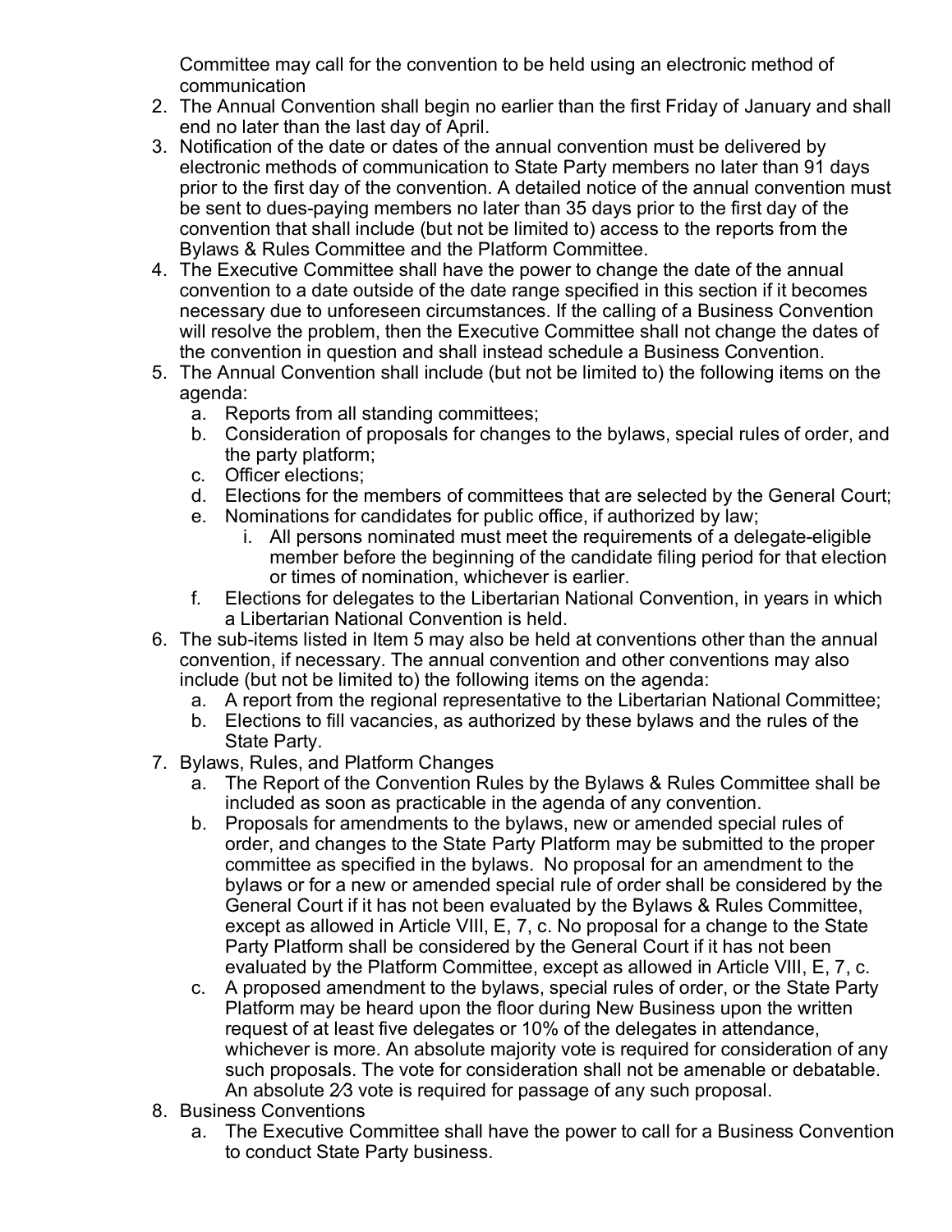- b. Notification of the date or dates of any business convention must be delivered by electronic methods of communication to all State Party members no later than 21 days prior to the first day of the convention. The notice shall include an agenda of all items of business scheduled for the meeting.
- c. The Executive Committee may, by a 2/3 vote, determine that no new business shall be introduced during the meeting by members of the General Court. The General Court may overrule this decision, but that shall require a 2/3 vote, and under no circumstances may new business be introduced at a business convention prior to the completion of the business on the agenda prepared by the Executive Committee.
- 9. A quorum at any convention shall consist of 10% of all Delegate-Eligible members, or majority of all of the delegates who have registered for that convention, whichever is greater.
- 10.The Executive Committee may, by majority vote, authorize the remote participation of some or all delegates to the state convention in cases where large gatherings are not permitted by law or large gatherings pose a risk to safety or health.
- 11.A motion to adjourn any convention shall require a 2/3 vote if the business scheduled for the convention is incomplete.
- 12.No fee shall be charged for a Delegate-Eligible Member to participate in the business session of a convention.

#### IX. **Standing Committees**

- A. The Standing Committees of the State Party shall be:
	- 1. The Membership & Outreach Committee
	- 2. Politics & Campaign Committee
	- 3. Judicial Committee
	- 4. Bylaws & Rules Committee
	- 5. Platform Committee
	- 6. Credentials Committee
	- 7. Convention Committee.
- B. These committees shall be governed by these bylaws, the rules of the State Party, and the parliamentary authority. They may be assigned additional powers or duties by the Executive Committee or the General Court.
- C. General Provisions
	- 1. All committee members must be delegate-eligible members of the State Party for the duration of their term.
	- 2. The chair of each committee must be an officer-eligible member of the State Party for the duration of their term.
	- 3. Each committee shall have a minimum of three members.
	- 4. Committee members shall be elected from a list of volunteers at a regular convention. Additional members may be appointed by the Executive Committee.
	- 5. Additional requirements for a specific committee may be specified in these bylaws
- D. Committee Operations
	- 1. Each standing committee shall have a chair and a secretary. For any standing committee which does not have procedures specified elsewhere in these bylaws or the rules of the State Party, the Executive Committee shall determine the initial chair and secretary of each committee within 28 days of the completion of the Annual Convention. The committee members may either confirm these selections or change them as they see fit. If the chair or secretary seat becomes vacant, the remaining committee members shall fill such seat within 14 days of the vacancy occurring. If the committee does not fill the vacancy as prescribed, the Executive Committee shall fill the vacancy within 14 days.
	- 2. The chair of each committee shall:
		- a. Preside over all committee meetings;
		- b. Provide a report to the Executive Committee at least once per quarter, unless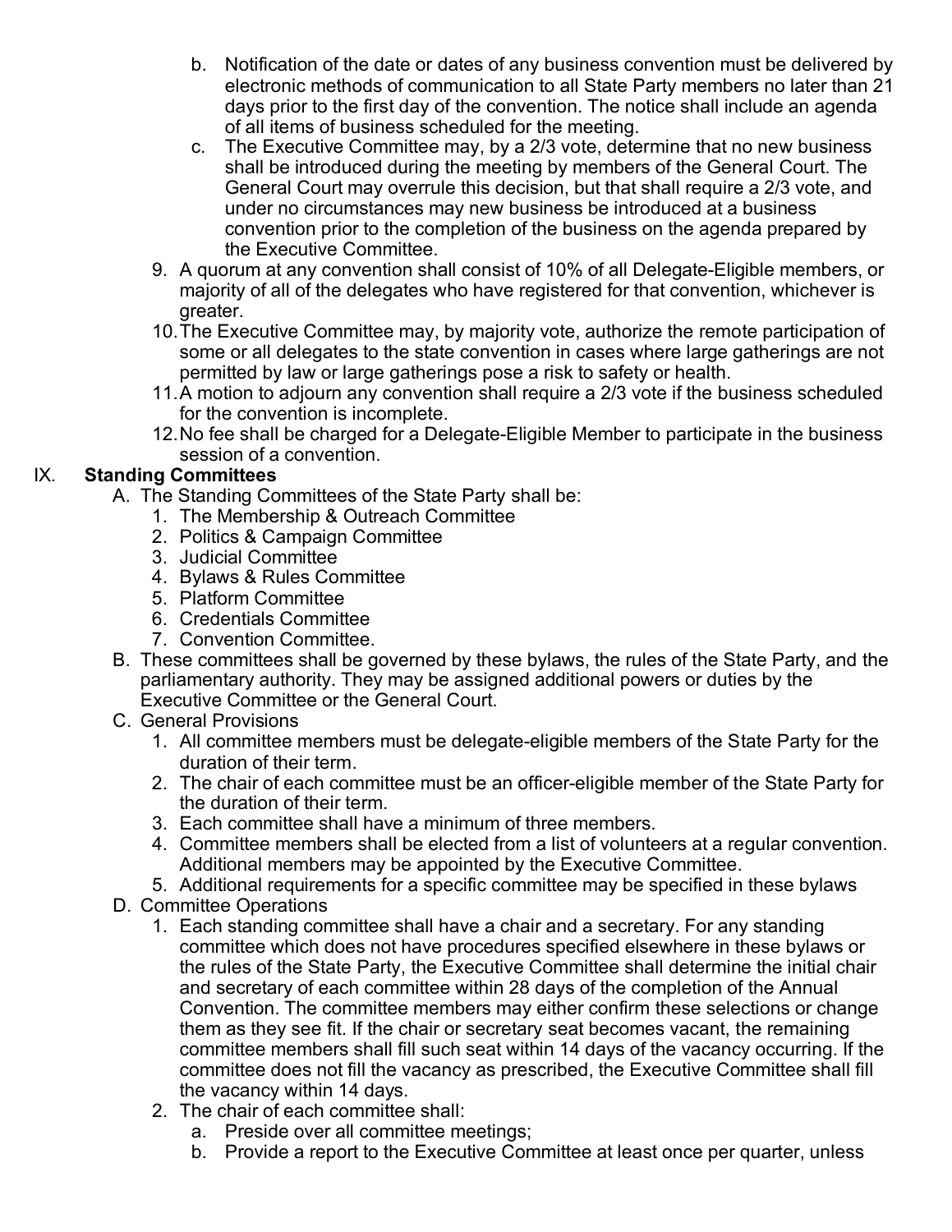exempted by the Executive Committee;

- c. Present the committee's reports to the General Court at any convention that includes the committee's report as part of the agenda.
- 3. The secretary of each committee shall:
	- a. Send a copy of any approved minutes to the Secretary of the State Party within four days of their approval;
	- b. Notify the Secretary of the State Party of any vacancies on the committee within 24 hours of the vacancy;
	- c. Send all official reports produced by the committee to the Secretary of the State Party;
	- d. Notify all committee members and all members of the Executive Committee at least ten days prior to any scheduled meeting;
- 4. The terms of members of Standing Committees shall begin at the adjournment of the annual convention and shall end at the adjournment of the following annual convention or until their successors are selected, unless otherwise specified in these bylaws or the rules of the State Party.
- 5. Members of standing committees, excluding any person designated to be a member of a committee by these bylaws, may be removed from a committee by a 2/3 vote of the General Court or by a 2/3 vote of the Executive Committee. A motion to remove a member of a standing committee shall require prior notice.
- 6. Vacancies
	- a. Members who choose to voluntarily resign from the committee should notify the secretary of the committee.
	- b. A member of a committee shall be deemed to have resigned if the member:
		- 1. Fails to attend two out of three consecutive meetings and does not provide an adequate explanation for the member's absence to the chair of the committee; or
		- 2. Fails to attend three out of five consecutive meetings.
	- c. The secretary of the committee shall immediately notify the Secretary of the State Party of any change in membership. The chair or another committee member shall notify the Secretary of the State Party if the committee secretary position is vacated.
	- d. The Executive Committee shall ensure that the committee maintains the required minimum number of members by making appointments to fill vacancies as necessary. The Executive Committee may fill any committee positions normally selected by the General Court that have not been filled at a convention.
	- e. If a Section of this Article for a specific committee describes specific procedures for vacancies that differ from the above, the procedures listed in that Section shall apply for that committee for any procedures in conflict with these.
- 7. Members of the Executive Committee shall have the right to attend any meetings of any Standing Committee and participate in deliberations but shall not have a vote on any matter before the committee unless they have been elected or appointed to be a member of the committee.
- 8. A Standing Committee may meet entirely in person, or with some or all of the members utilizing electronic methods of communication to attend. Meetings shall conform to the procedures and rules specified in the rules of the State Party and, if appliable, as directed by the Executive Committee.
- E. Membership & Outreach Committee
	- 1. The Membership and Outreach Committee (referred to as "committee" in this Section of this Article) shall further the goals of the State Party by recruiting and retaining members, planning and performing outreach, and other related activities.
	- 2. The member appointed as the Membership Director of the State Party by the Executive Committee shall be the committee chair. The Executive Committee shall appoint the initial committee secretary.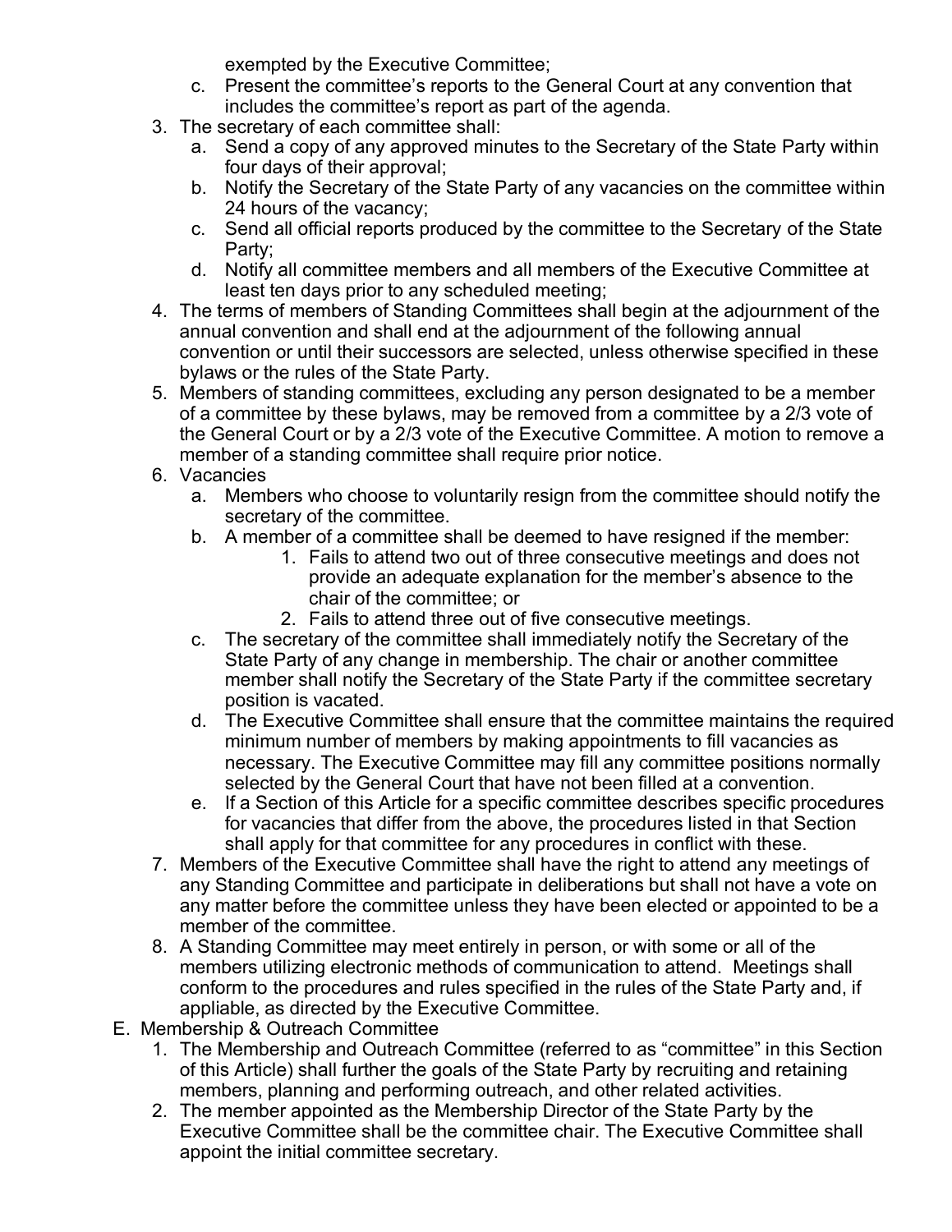- 3. The committee shall promote the goals of the party by:
	- a. Planning, organizing, implementing, and assisting with outreach activities for the State Party and its affiliates;
	- b. Performing all tasks required to recruit and retain Party members;
	- c. Completing other tasks related to the activities mentioned above;
	- d. Training volunteers to complete all of the above tasks;
	- e. Any other duties assigned by the Executive Committee.
- 4. The committee shall determine its own schedule for meetings in consultation with the Executive Committee.
- F. Politics & Campaign Committee
	- 1. The Politics and Campaign Committee (referred to as "committee" in this Section of this Article) shall further the goals of the State Party by recruiting and training candidates and campaign activists, developing legislative proposals and strategies, and other related activities.
	- 2. The member appointed as the Political Director of the State Party by the Executive Committee shall be the committee chair. The Executive Committee shall appoint the initial committee secretary.
	- 3. The committee shall promote the goals of the party by:
		- a. Recruiting and developing Party candidates for public office;
		- b. Recruiting and developing volunteers to aid candidates running for public office;
		- c. Developing legislative proposals and strategies for use by appointed and elected public officials and candidates for public office;
		- d. Completing other tasks related to the activities mentioned above;
		- e. Training volunteers to complete all of the above tasks;
		- f. Any other duties assigned by the Executive Committee.
	- 4. The committee shall determine its own schedule for meetings in consultation with the Executive Committee.
- G. Judicial Committee
	- 1. The Judicial Committee (referred to as "committee" in this Section of this Article) shall serve the State Party by resolving disputes, hearing petition cases brought to it in accordance with these bylaws and any special rules of order adopted by the State Party,
	- 2. The General Court shall elect the members of the Judicial Committee in accordance with the Convention Rules adopted by the State Party.
	- 3. A member of the State Party who is eligible to become a member of the Judicial Committee (hereinafter referred to as "Judicial-Eligible Member") shall meet the following:
		- a. Has been a dues-paying member of the State Party in good standing for at least one year;
		- b. Be a current inhabitant of the state of New Hampshire and have been an inhabitant of the state of New Hampshire for at least the immediately preceding 91 days;
		- c. If registered to vote, and the Libertarian Party is a recognized option for affiliation, the member shall be registered as a Libertarian;
		- d. If registered to vote, and the Libertarian Party is not a recognized option for affiliation, the member shall not be registered as affiliated with any other political party. This provision shall not apply during the brief period in which an undeclared voter may temporarily change her party affiliation to vote in a partisan primary election on election day, provided that she immediately switches her party affiliation back to undeclared.
		- e. A member of the Judicial Committee shall not be a member of the Executive **Committee**
	- 4. The committee shall meet as is needed to carry out its duties, as called for by the chair of the committee or by the Executive Committee.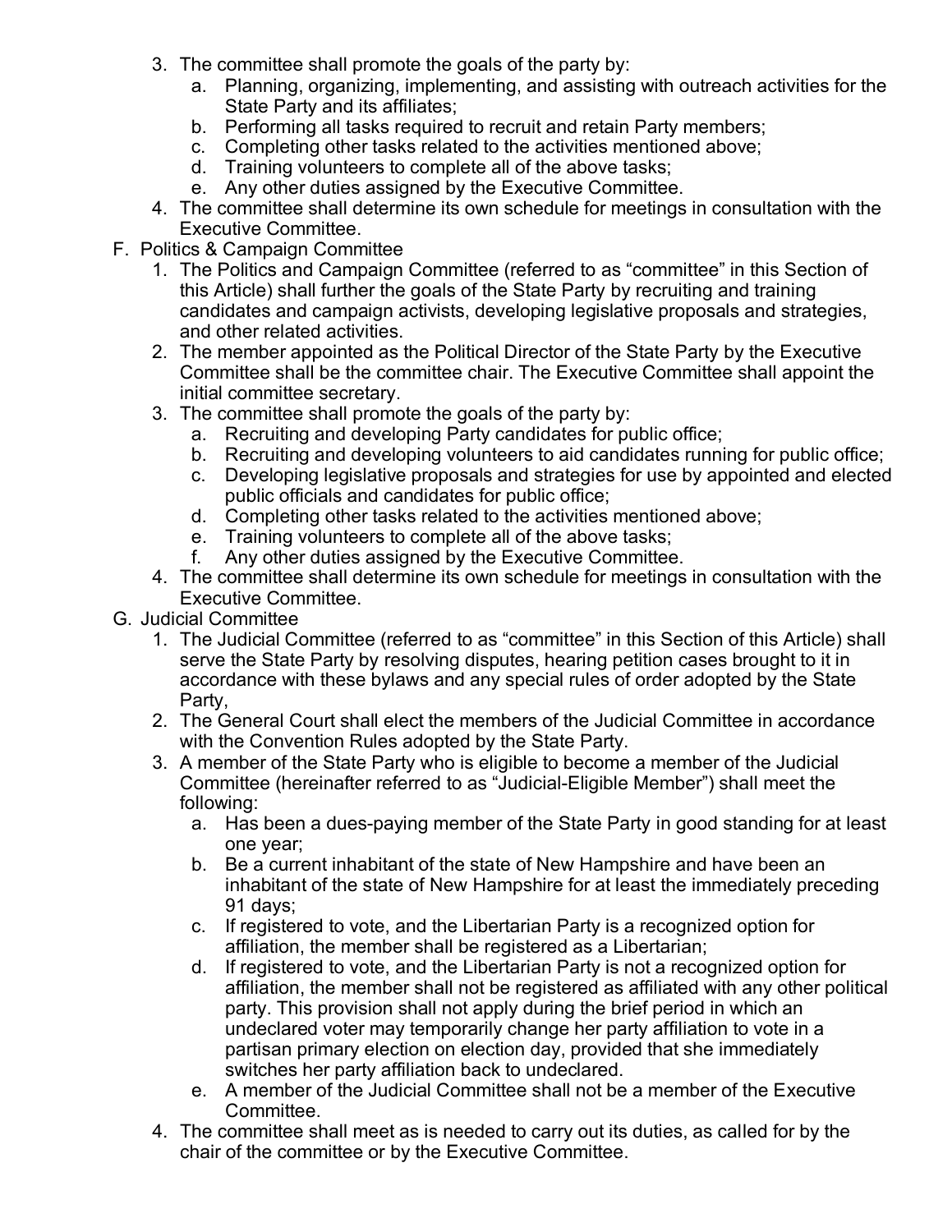- H. Bylaws & Rules Committee
	- 1. The Bylaws & Rules Committee (referred to as "committee" in this Section of this Article) shall be responsible for evaluating, modifying, and issuing recommendations for or against proposals for amendments to the bylaws and new or amended special rules of order, including proposals for convention rules.
	- 2. Operations
		- a. The committee shall accept proposals from any Delegate-Eligible Member of the State Party. Proposals for consideration at the annual convention must be submitted to the committee at least 70 days prior to the first day of the annual convention. Proposals may suggest an amendment to the bylaws or suggest a new or amended special rule of order, including convention rules.
		- b. The committee shall not accept any proposals made after the deadline for submissions has passed unless ordered to by the Executive Committee. The committee may resume accepting proposals after the adjournment of the annual convention.
		- c. The committee members shall evaluate each proposal submitted by the deadline, modify it as they see fit, and request information from the member who submitted the proposal if they believe that additional information would be helpful. After deliberations on a proposal are complete, the committee members shall then vote on a recommendation regarding the proposal. A majority vote for passage of the proposal shall result in a committee recommendation of "Ought to Pass;" otherwise, the vote shall result in a committee recommendation of "Inexpedient Motion."
	- 3. Meetings
		- a. The chair of the committee shall call meetings as required to complete its work. If there is at least one proposal that has not yet been evaluated, and at least two members of the committee demand a committee meeting, the chair shall call a meeting of the committee.
		- b. The Executive Committee shall have the power to order the committee to meet and process some or all of the existing proposals so that they may be considered at an upcoming business convention.
	- 4. Reports
		- a. The committee shall prepare three reports for each convention that shall include all of the evaluated proposals for each area:
		- b. Report on the Convention Rules;
		- c. Report on the Bylaws;
		- d. Report on the Special Rules of Order and Standing Rules;
		- e. For each proposal included, a brief majority report explaining the reasoning behind the committee's recommendation shall be attached. Additionally, a brief minority report shall be attached if one is prepared by committee members who voted in opposition to the majority on the proposal.
		- f. The Report on the Special Rules of Order shall include all proposals examined by the committee since the most recent convention.
		- g. The committee shall complete its work and submit its reports to the Secretary of the State Party no later than 45 days prior to the first day of the annual convention, or if applicable, no less than 28 days prior to any business convention. At the convention, the committee shall introduce every proposal it has evaluated, announce its recommendation regarding the proposal, and briefly explain its reasoning for its recommendation.
		- h. The committee shall prepare a draft report for the Executive Committee no later than 120 days before the first day of the annual convention of any proposals currently being considered. If there are proposals under consideration at this time, the committee may conduct a survey of party members to solicit their views on the proposals. If such a survey is conducted, the results of the survey shall be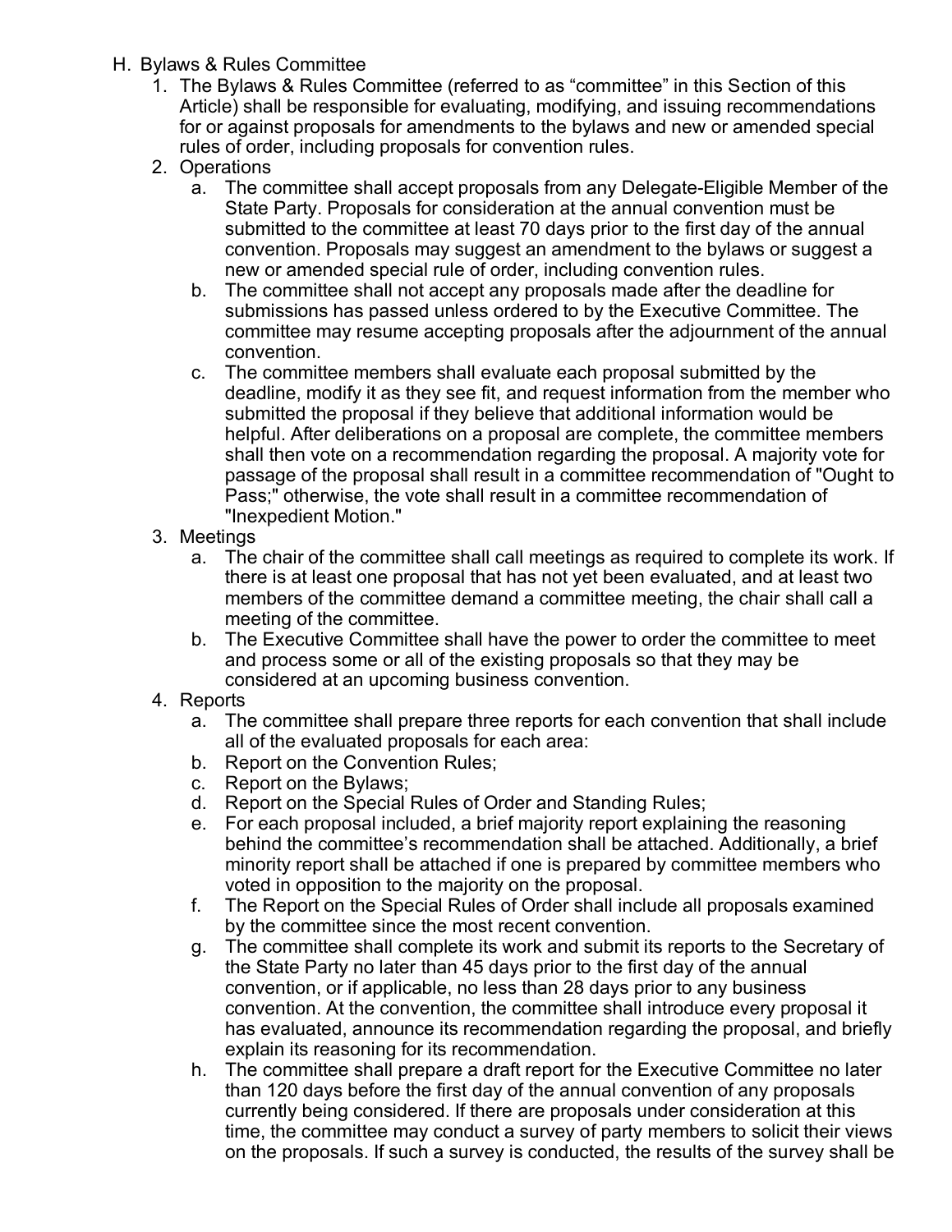included in the final report to the annual convention.

- 5. The Executive Committee may set submission deadlines and specify what proposals shall be considered if bylaw or rule changes are to be considered at a business convention.
- I. Platform Committee
	- 1. The Platform Committee (referred to as "committee" in this Section of this Article) shall be responsible for evaluating, modifying, and issuing recommendations for or against proposals for the creation, deletion, or modification of planks of the State Party Platform.
	- 2. Operations
		- a. The committee shall accept proposals from any Delegate-Eligible Member of the State Party. Proposals must be submitted to the committee at least 70 days prior to the start of a convention in order to be considered by the committee for that convention. Proposals may suggest creating, deleting, or modifying a plank of the State Party Platform.
		- b. The committee shall not accept any proposals made after the deadline for submissions has passed unless ordered to by the Executive Committee. The committee may resume accepting proposals after the adjournment of a regular convention.
		- c. The committee members shall evaluate each proposal submitted by the deadline and modify it as they see fit, except that proposed deletions of existing planks may not be modified. The committee may request information from the member who submitted the proposal if they believe that additional information would be helpful. After deliberations on a proposal are complete, the committee members shall then vote on a recommendation regarding the proposal. A majority vote for passage of the proposal shall result in a committee recommendation of "Ought to Pass;" otherwise, the vote shall result in a committee recommendation of "Inexpedient Motion."
	- 3. Meetings
		- a. The chair of the committee shall call meetings as required to complete its work. If there is at least one proposal that has not yet been evaluated, and at least two members of the committee demand a meeting, the chair shall call a meeting of the committee.
		- b. The Executive Committee shall have the power to order the committee to meet and process some or all of the existing proposals so that they may be considered at an upcoming business convention.
	- 4. Reports
		- a. The committee shall prepare a report that includes all proposals evaluated by the committee.
		- b. For each proposal included, a brief majority report explaining the reasoning behind the committee's recommendation shall be attached. Additionally, a brief minority report shall be attached if one is prepared by committee members who voted in opposition to the majority on the proposal.
		- c. The committee shall complete its work and submit its report to the Secretary of the State Party no later than 45 days prior to the convention. At the convention, the committee shall introduce every proposal it has evaluated, announce its recommendation regarding the proposal, and briefly explain its reasoning for its recommendation.
		- d. The report for a convention shall be submitted to the Secretary of the State Party no later than 45 days prior to the first day of that convention
		- e. The committee shall prepare a draft report for the Executive Committee no later than 120 days before the first day of the annual convention of any proposals currently being considered. If there are proposals under consideration at this time, the committee may conduct a survey of party members to solicit their views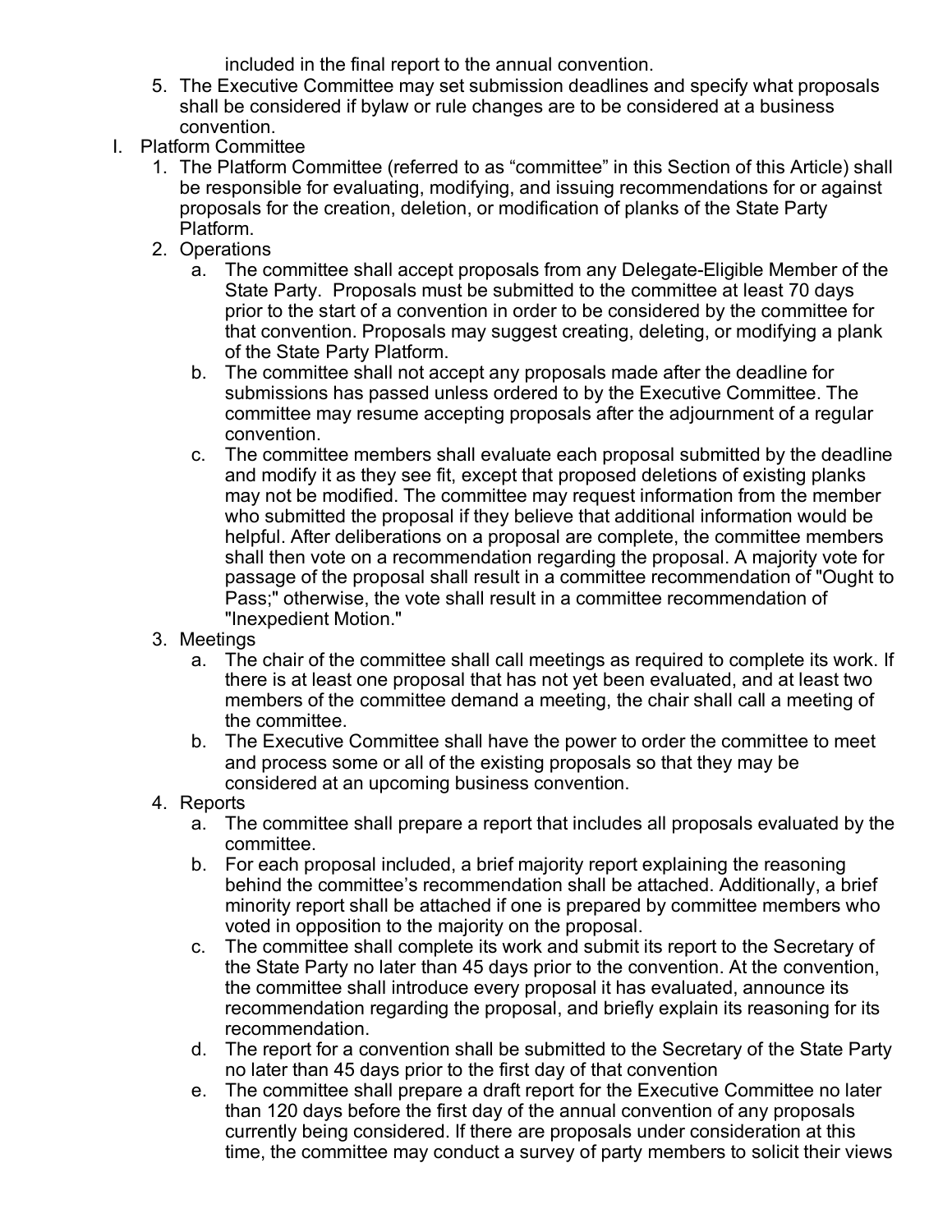on the proposals. If such a survey is conducted, the results of the survey shall be included in the final report to the annual convention.

- 5. The Executive Committee may set submission deadlines and specify what proposals shall be considered if platform changes are to be considered at a business convention.
- J. Credentials Committee
	- 1. The purpose of the Credentials Committee (referred to as "committee" in this Section of this Article) is to complete all tasks necessary to verify the membership status of all persons wishing to fulfill various roles within the State Party and any related tasks, as specified in these bylaws, the rules of the State Party, and as directed by the Executive Committee.
	- 2. The members of the committee shall be:
		- a. The Membership Director, who shall be the chair of the committee;
		- b. The Secretary of the State Party, who shall be the secretary of the committee;
		- c. At least one member and not more than five members of the State Party who are not members of the Executive Committee.
		- d. The members of the committee, excluding the Membership Director and Secretary, shall be appointed by the Executive Committee no later than 35 days prior to the first day of a convention.
	- 3. The committee shall verify which members of the State Party are qualified as:
		- a. Current dues-paying members of the State Party;
		- b. Delegate-Eligible Members;
		- c. Officer-Eligible Members;
		- d. Judicial-Eligible Members;
		- e. All standard classes of membership;
		- f. Any other subgroup of members for which special qualifications exist;
		- g. Process the registration of delegates at conventions;
		- h. Verify that a quorum exists at conventions;
		- i. Verify that any member nominated at a convention for a position in the State Party is eligible for the position and immediately inform the presiding officer if a nominated member is not qualified;
		- j. Present reports at conventions required by these bylaws, the rules of the State Party, the Executive Committee or the General Court.
	- 4. Meetings
		- a. The committee shall meet at least once no later than three weeks prior to the convention, at which the chair of the committee shall ensure that all members understand their roles for the upcoming convention.
		- b. The committee shall meet in the hour immediately preceding the opening of registration for the convention, beginning no later than 20 minutes prior to the opening of registration on the first day of the convention.
		- c. The committee may, at the call of either the Membership Director or the Secretary, have additional meetings prior to the convention.
	- 5. The committee members shall carry out tasks assigned to the committee by the rules of the State Party or the Executive Committee.
- K. Convention Committee
	- 1. The purpose of the Convention Committee (referred to as "committee" in this Section of this Article) is to complete all tasks necessary for planning and executing the annual convention of the State Party.
	- 2. The Executive Committee shall, no later than the first meeting after an annual convention, appoint members to the committee who will plan the following year's annual convention: and shall have the power to appoint additional members to the committee.
	- 3. After the convention prepared by the committee has completed, the committee shall prepare a final report on the convention. The final report must be completed and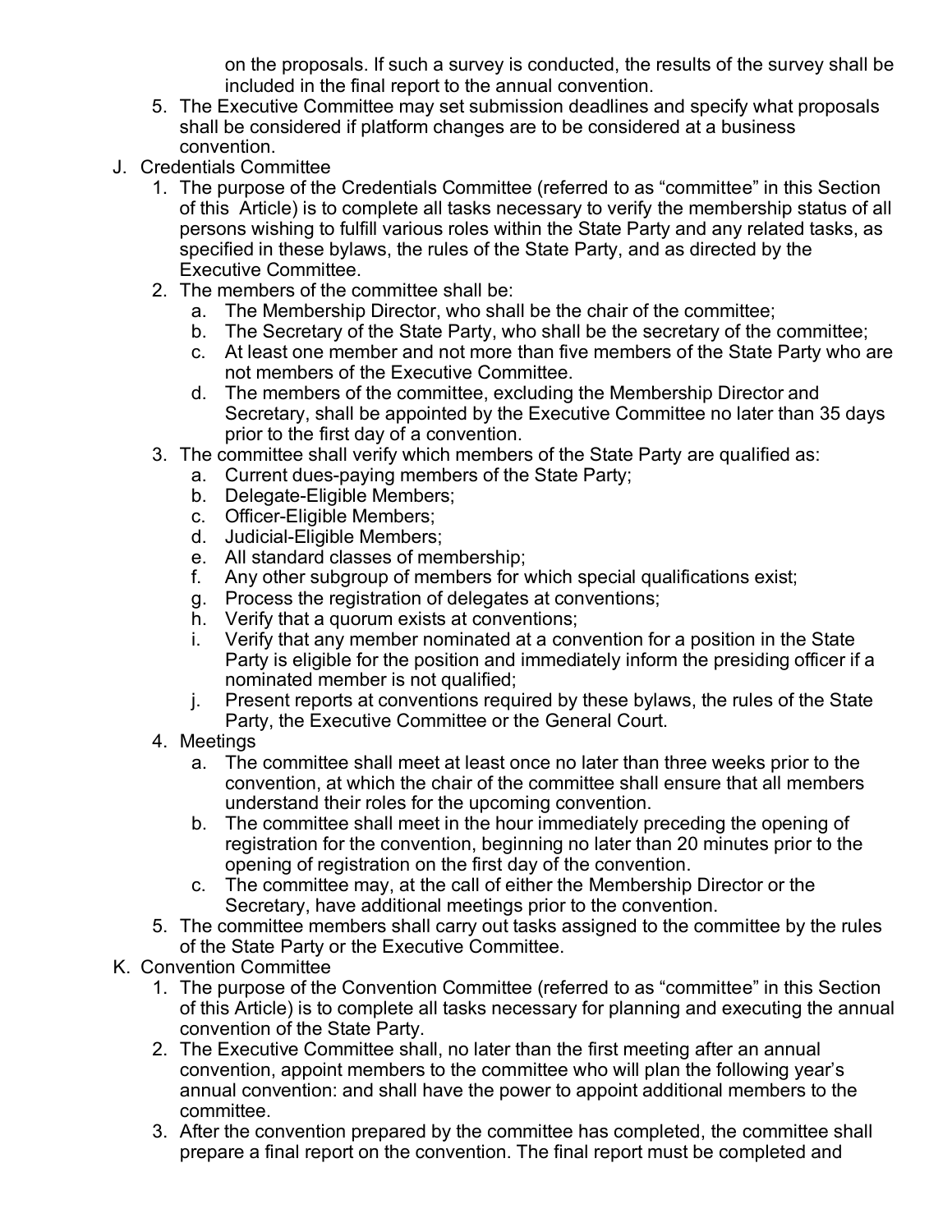submitted to the Executive Committee no later than 30 days after the convention.

4. Whenever a new chair is appointed to lead the committee, the previous chair of the committee shall attend at least the first meeting of the committee with the new chair and be available for questions via electronic means of communication for at least thirty days after the new chair has been selected.

#### X. **Special Committees**

- A. The Executive Committee and the General Court shall have the power to create special committees and appoint persons to those committees to advance the goals of the State Party. The body creating the special committee may assign an initial chair and secretary to the committee, specify reporting requirements, determine its initial membership, and assign the committee specific tasks that must be completed. If the meeting at which the special committee is created adjourns without the completion of the aforementioned tasks, the Executive Committee shall complete those tasks.
- B. If the Executive Committee determines that a special committee should become a permanent Standing Committee, the Executive Committee shall create and submit a proposal for a bylaw amendment to the Bylaws & Rules Committee for consideration.
- C. These committees shall be governed by these bylaws, the rules of the State Party, and the parliamentary authority. They may be assigned additional powers or duties by the Executive Committee or the General Court.

#### XI. **Affiliate Organizations**

- A. Development Groups
	- 1. For areas of the state without an organized affiliate, the Executive Committee shall create one or more Development Groups in order to promote the activities of the State Party within those areas, including the establishment of a formally recognized affiliate, and assign members to these groups.
	- 2. The boundaries of Development Groups may be determined, with the consent of the Executive Committee, by the persons assigned to the Development Groups.
	- 3. The Development Groups shall have the powers assigned to them by the Executive Committee.
	- 4. Development Groups may be terminated by the Executive Committee at any time for any reason.
- B. General Provisions
	- 1. Any five (5) or more dues-paying members may create a local organization and petition the Executive Committee to affiliate with the State Party per the guidelines under these bylaws.
	- 2. Each petition for affiliation must include a copy of the organization's proposed bylaws. These bylaws shall specify a geographical area to be covered by the affiliated organization.
	- 3. No geographical area in the state shall be included in the jurisdiction of more than one affiliate unless otherwise approved by the Executive Committee. The Executive Committee shall have the power to adjust geographical boundaries of affiliates.
	- 4. The affiliate shall have the responsibility for the nomination of candidates for office whose districts lie entirely within its geographical region. All nominations shall comply with Article VIII, E, 5, e.
	- 5. If requested by multiple affiliates and approved by the Executive Committee, the affiliates may join together for the responsibility of the nomination of candidates for office whose districts lie entirely or substantially within their combined geographical regions.
	- 6. Membership requirements in affiliated organizations shall not be at odds with the State or National Party requirements. In any dispute, the Judicial Committee shall make a determination.
	- 7. Meetings of affiliated organizations shall be open after proper notice has been given to all State Party members domiciled in the geographic region.
	- 8. Affiliates shall comply with any additional provisions and procedures specified by the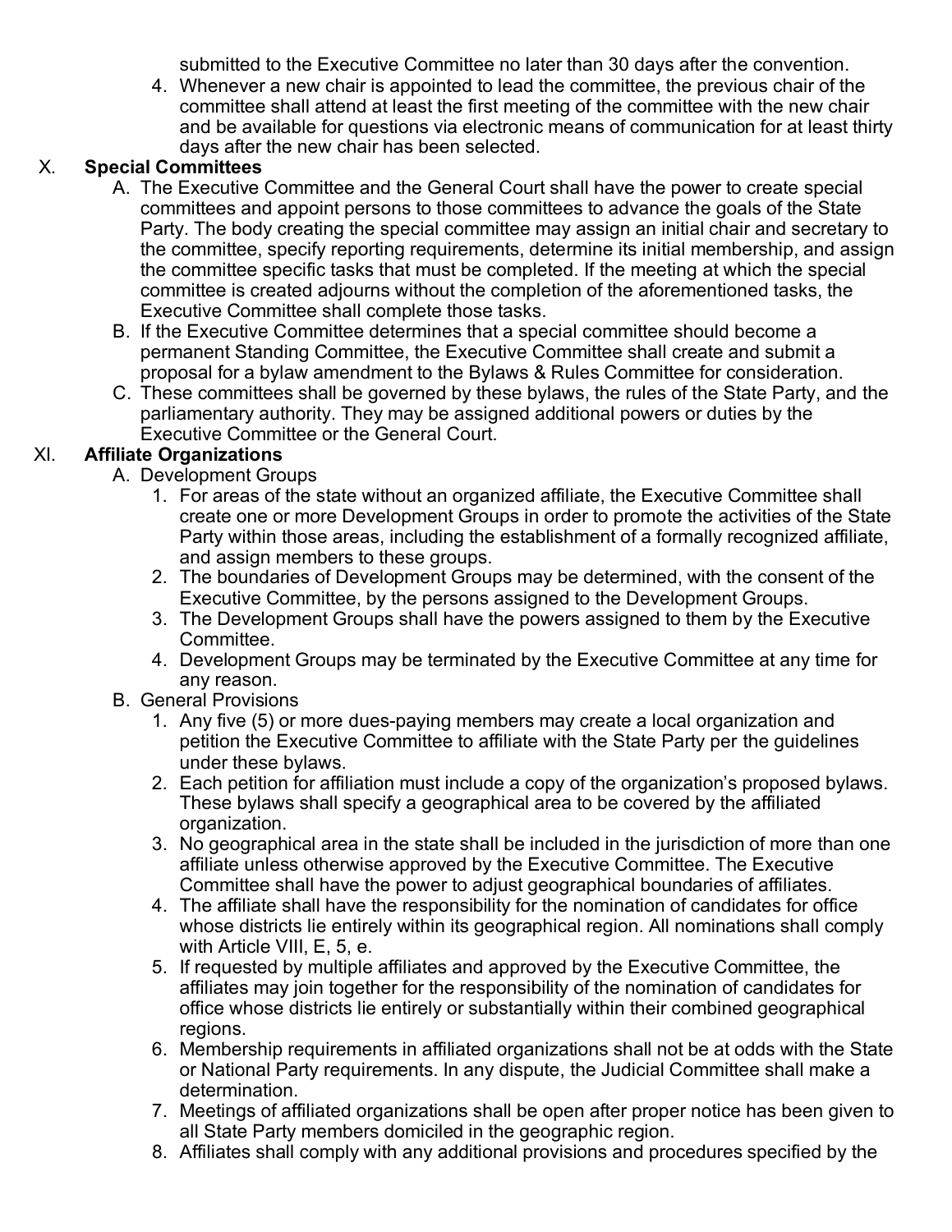bylaws, the rules of the State Party, or the Executive Committee.

## C. Disaffiliation

- 1. If an affiliate organization has acted recklessly or acted in contravention of furthering the goals of the State Party, the State Party may end its association with the affiliate by a 3/4 vote of the Executive Committee.
- 2. The Judicial Committee shall have the authority to hear an appeal if an affiliate's status is terminated, and may, by a 2/3 vote, reverse the decision to disaffiliate.

## XII. **Libertarian National Convention**

- A. No person shall be seated with the State Party delegation to a National Convention who is not a dues paying member of the State Party.
- B. If the Chair is unavailable to serve as delegation chair, the Vice Chair shall be the chair of the delegation. If both the Chair and Vice Chair are unavailable to serve as delegation chair, the delegation shall select its own chair.
- C. The General Court shall elect the delegates to the National Convention in accordance with the Convention Rules adopted by the State Party.
- D. The delegation shall follow the rules and procedures specified by the Bylaws and Rules of the National Libertarian Party and any applicable rules and procedures specified by these bylaws and the rules of the State Party.

### XIII. **Parliamentary Authority**

A. The rules contained in the 12th edition of Robert's Rules of Order Newly Revised shall govern the State Party in all cases to which they are applicable and in which they are not inconsistent with these bylaws and any special rules of order the State Party may adopt.

## XIV. **Amendments**

- A. Changes to bylaws and special rules of order by the General Court
	- 1. Proposed amendments to the bylaws, convention rules, and modifications to existing special rules of order may be enacted at a convention and must follow the procedures specified in these bylaws, and any related rules adopted by the State Party.
	- 2. Proposed amendments to the bylaws, convention rules, and special rules of order shall be available for members to view as soon as practicable after the completion of the reports of the Bylaws & Rules Committee.
	- 3. Proposed amendments to the bylaws, convention rules, and special rules of order must be approved by a 2/3 vote of the General Court at a convention.
	- 4. Neither Section B of Article III of these bylaws, nor this part of this section, shall be amended by a vote of less than 7/8 of all registered delegates at a regular convention.
	- 5. If a proposal passes, it shall take effect immediately, unless otherwise specified in the proposal.
- B. Platform changes by the General Court
	- 1. The current Platform of the State Party shall serve as the basis of all future platforms.
	- 2. Proposed modifications to the Platform must follow the procedures specified in these bylaws and any additional related rules adopted by the State Party.
	- 3. Proposed amendments to the Platform shall be available for members to view as soon as practicable after the completion of the report of the Platform Committee.
	- 4. The Platform may be only modified at a convention. Additional platform planks or modifications to existing platform planks must be approved by a 2/3 vote at a convention. A platform plank may be deleted by a majority vote at a convention.
	- 5. Platform changes shall take effect at the close of the convention at which they are adopted.
- C. Regular and Consent Calendars
	- 1. The Bylaws & Rules Committee and Platform Committee shall divide their reports into a Consent Calendar and a Regular Calendar. For each committee proposal, the committee shall specify whether the proposal shall be listed on the Consent Calendar or the Regular Calendar. Consent calendar items must be included in the bylaws report due 35 days before convention.
	- 2. The Party Chair may place resolutions on the Consent Calendar. Members wishing to